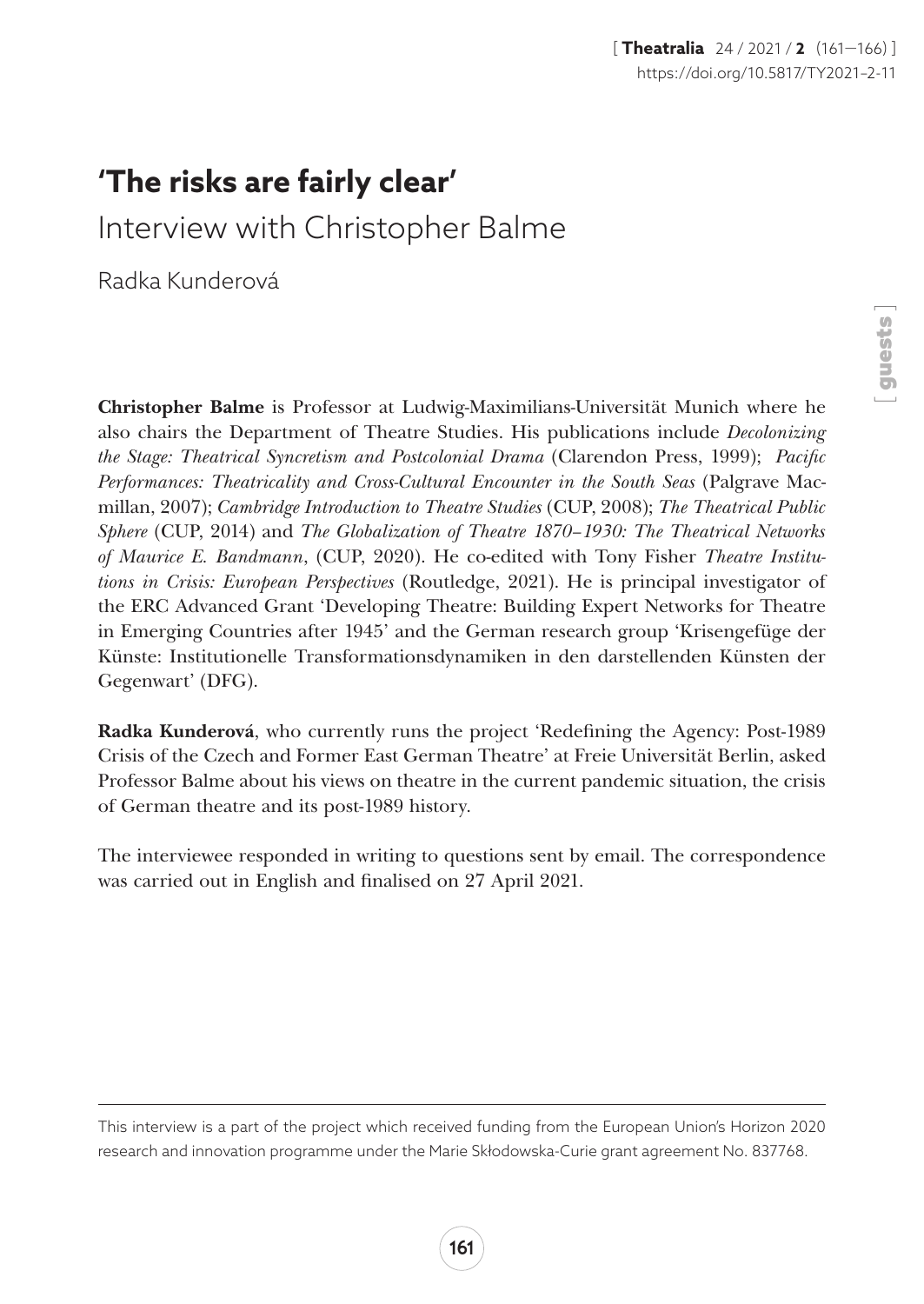

Prof. Dr. Christopher Balme (RÖHL 2013).

**[RK]** In your ongoing collaborative research project *Krisengefüge der Künste*, you have investigated effects of the COVID-19 pandemic on German theatre system. In a recent interview,<sup>1</sup> you have introduced your team's hypothesis that the pandemic has accelerated the existing structural crisis in German theatre. What main factors, in your view, had caused such a crisis before the pandemic?

**[ChB]** One must speak of crises or a set of problems that configure to make up a crisis: what we call a *Krisengefüge*. We are investigating these factors along four axes, but there are, no doubt, more:

a) enculturation breakdown, precipitated by demographic changes (the age pyramid as well as migration). We hypothesise that certain practices of theatre-going that are transmitted into generationally are no longer necessarily intact. For this reason, theatres – this applies especially to opera, but not just to music theatre – are required to employ more and more professional specialists to act as a go-between between

[ guests ]

<sup>1</sup> See (BALME 2021).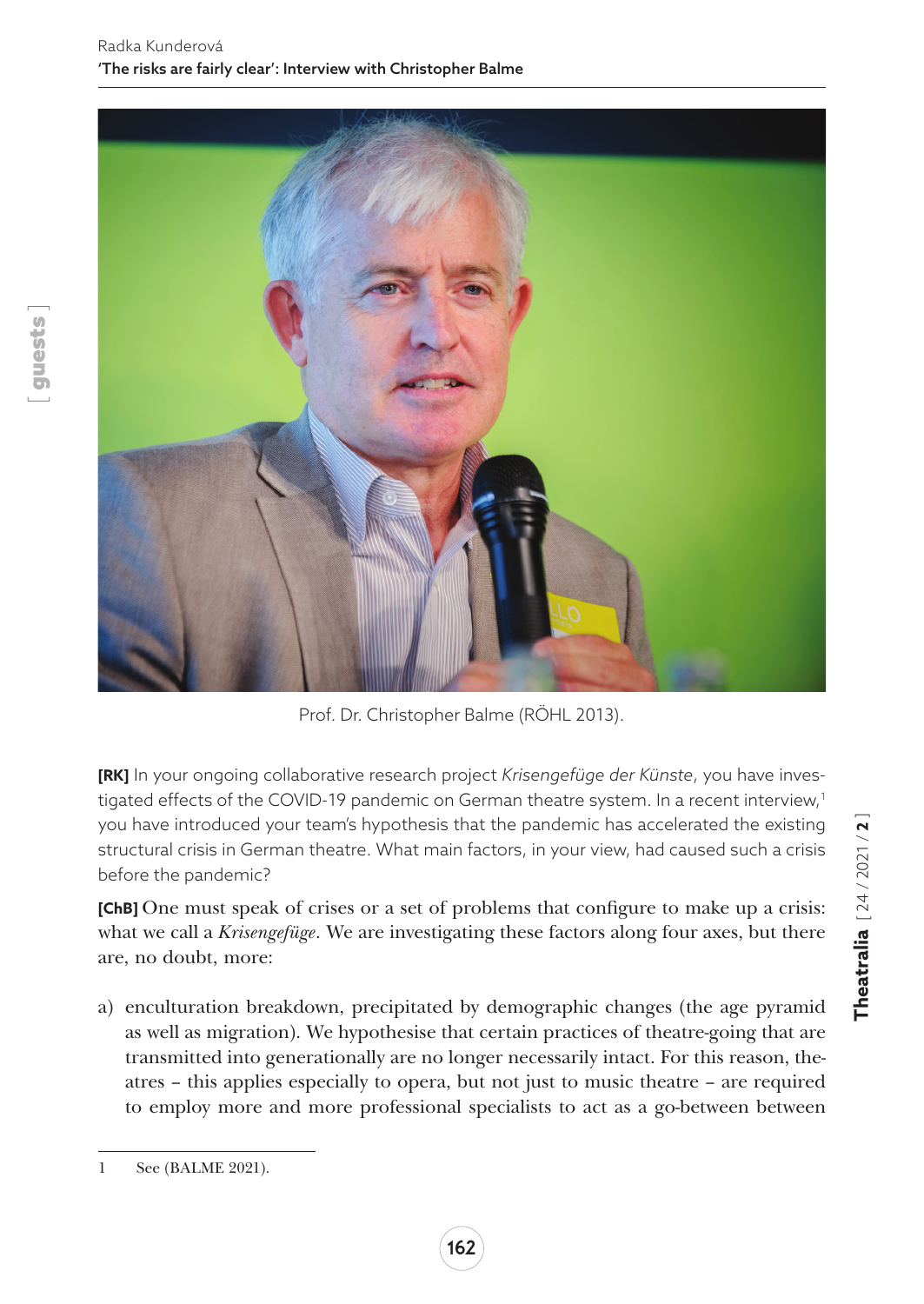[ guests ]

production and reception. This means that a primarily binary relationship has now changed or is increasingly changing into a triadic one. We see this everywhere as cultural institutions are required to provide more and more outreach;

- b) the increasing pluralisation of the public sphere (through the multiplication of media, especially social media); this means that it is increasingly difficult for theatres to 'manage' their communication in and with the public sphere. Theatres are forced to employ an increasing number of people in the area of publicity and communication;
- c) diversification of labour (especially the precarious effects of economic liberalism on patterns of work and employment) and the emergence of an independent theatre scene parallel to the so-called institutionalised theatres; the German-context contracts and publicly funded theatres were and still continue to be regulated by agreements, but these differ considerably within the larger institutions and create quite different working conditions for actors, dancers, members of the chorus, orchestra musicians *et cetera*. Now we have an increasing collaboration between public theatres and the independent scene, and these require another kind of contract altogether. This is creating considerable pressure within the publicly funded theatres;
- d) the emergence of new aesthetic techniques or production processes entailing 'reformatting' and which no longer fit the old model of the theatre as play production. This also has repercussions on traditional theatrical labour. The increasing collaboration between the public theatres and the independent scene as leading to artistic experimentation, and the emergence of new forms that are called 'formats', with a nod to television formats. These do not fit into the traditional repertoire and ensemble system. While they still stand for minority performances, the numbers are increasing all the time. Especially popular are so-called 'citizens' stages', which involve amateurs, and therefore a situation of propinquity between professionals and amateurs.

**[RK]** Is it possible that some causes of the pre-pandemic crisis had been rooted in the early 1990s developments in German theatre after the end of the Communist regime in East Germany and following reunification of Germany?

**[ChB]** We don't see the end of the Cold War and the reunification of Germany as a primary cause. There was however considerable adaptation required in the former East Germany as the theatre system there, which was centrally financed, was forced to adapt to the west German model, where economic support comes either from the individual state or the local city. Some of the smaller towns had and continue to have problems funding their theatres which in some cases support opera, ballet, drama, and an orchestra under one roof.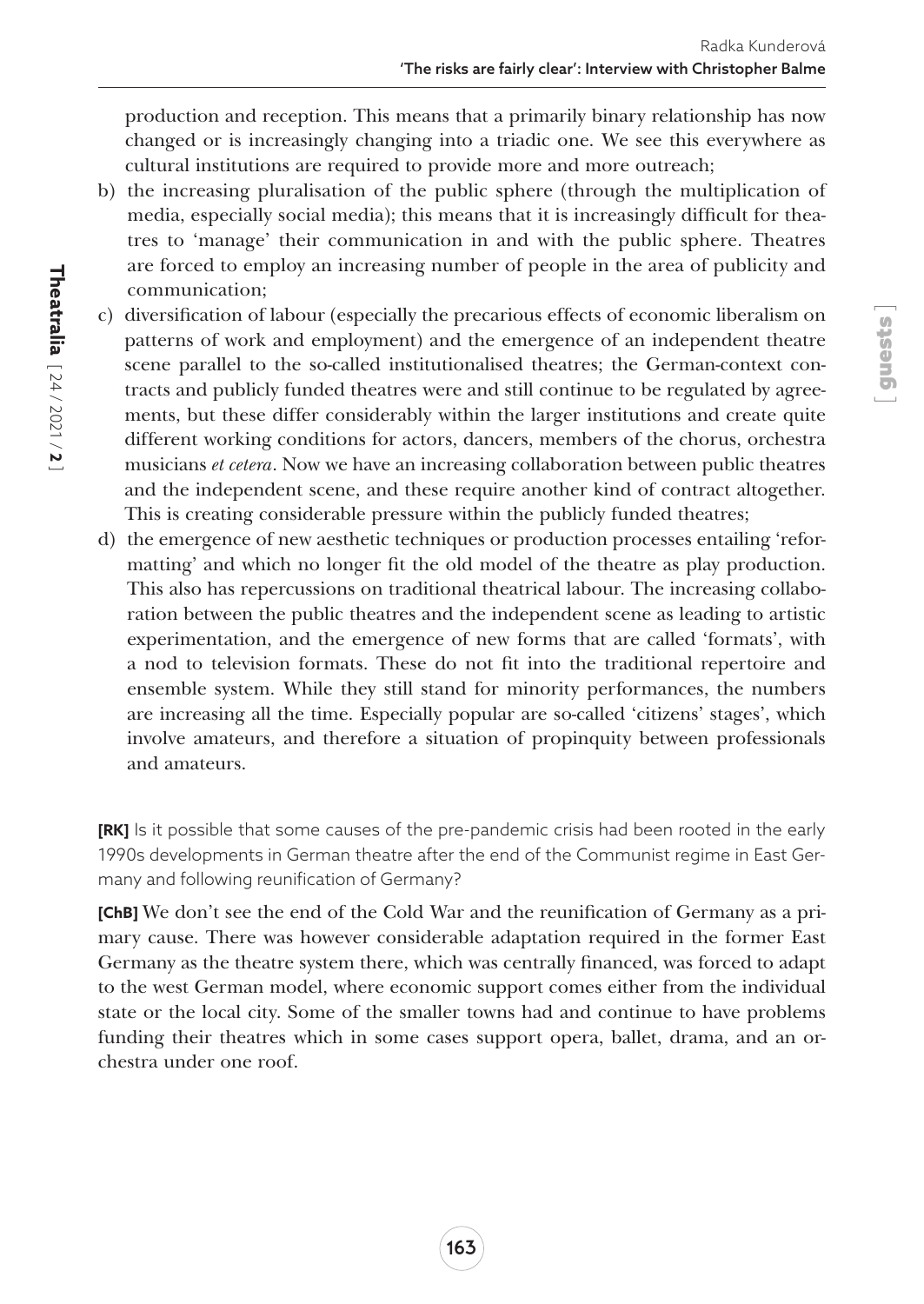**[RK]** Looking back, do you consider the years 1989 and 1990 as 'watersheds' in the course of developments of the German theatre system and/or aesthetics?

**[ChB]** Institutionally, it was less of a watershed than might appear because the systems were relatively congruent, except for the funding question mentioned above. The current system emerged in stages during the Weimar Republic and reached 'completion', in the sense of being totally publicly funded, under the Nazis. The basic idea that every medium-sized to larger city should have a fully funded public theatre comprising the three main genres existed by 1945 already. In fact, publicly funded theatre flourished in all socialist countries and its structural foundations remain intact (more or less). What changed, of course, after 1989 was the degree of artistic freedom gained and the amount of financial support lost. It is really remarkable when you consider how many opera houses with orchestras Germany supports in comparison, say, to the United Kingdom. How many opera houses are there in the UK? Four or five I think for the whole country. Berlin and Munich together have five.

## **[RK]** How do you see the 1990s period in German theatre, in hindsight?

**[ChB]** As for the whole country, the eastern parts of the country were forced to adapt much more than the western parts. There is good reason that the narrative of a 'hostile takeover' gained traction. So German theatre appeared differently, depending on which part of the country you were working in or attending as a spectator. The 1990s were also dominated by the whole question of collaboration with the old regime, and a number of well-known writers, artists, and theatre figures turned out to have collaborated quite closely as IMs (unofficial collaborators).

The 1990s was the decade in which postdramatic theatre began to take hold in Germany through a network of festivals and theatres. This was mainly touring theatre with guest performances, so it emerged very much on the margins and played only a minor role in the ensemble theatres. It is no accident that Hans Lehmann's eponymous book appeared in 1999 thus documenting events and trends of the previous decade (and beyond).

**[RK]** In current German theatre, is the difference between the former West German constituent states and the '*Neue Bundesländer*' of the former East Germany still traceable in your opinion?

**[ChB]** On a systemic level the theatre landscape has become quite isomorphic. You will find in specific theatres differences that stem from the period before 1989. For example, the independent *Sparte* puppet theatre was sustained there at a number of theatres. That is in turn a very eastern European development. In the West, puppet theatre was almost exclusively private and directed at children. On the level of cultural politics, there were also specific developments such as in Saxony which passed a law on cultural matters (*Kulturraumgesetz*) already in the 1990s. This was unheard of in the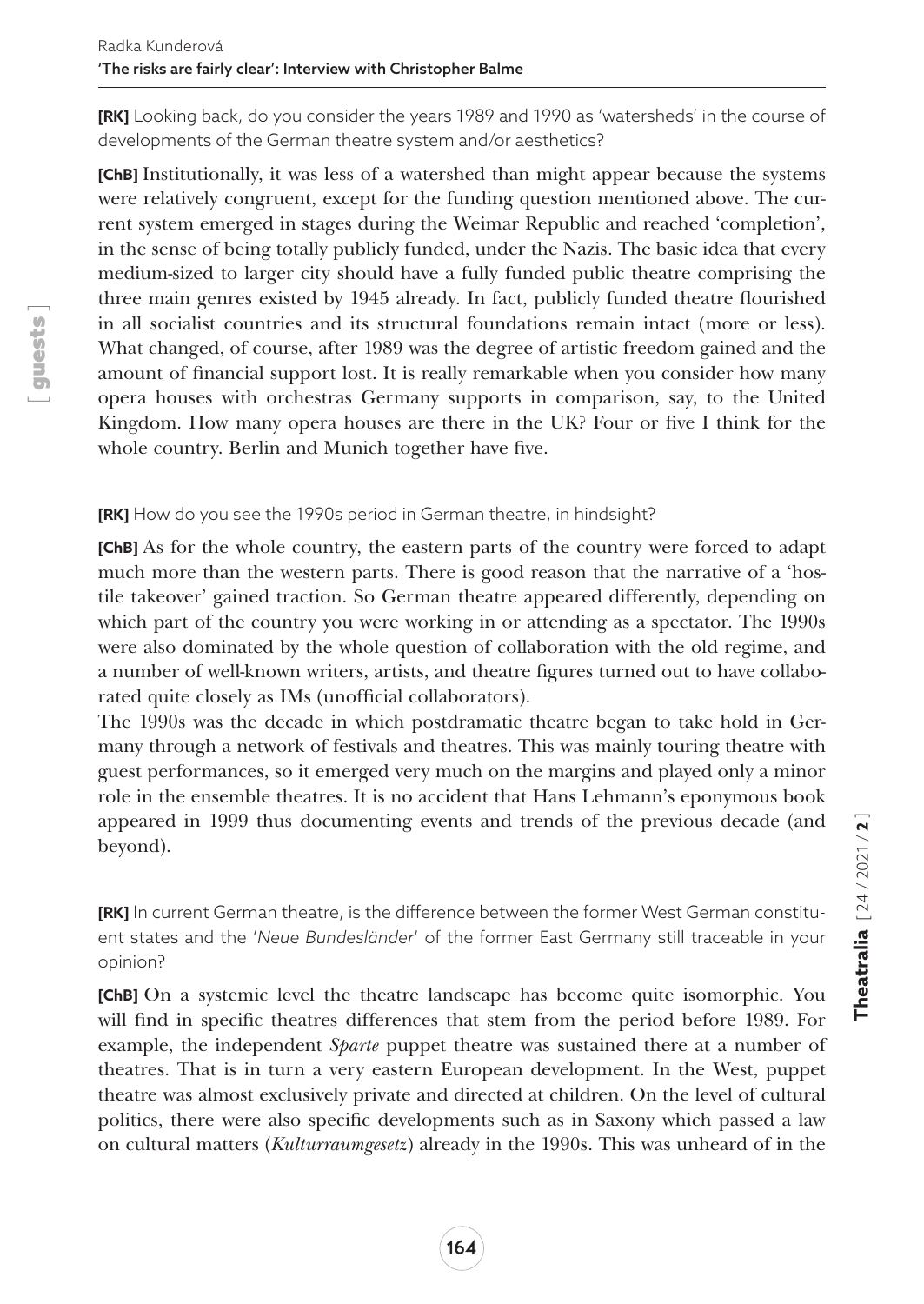[ guests ]

West. There, cultural politics, if it existed at all, consisted mainly in the appointment of a new artistic director or conductor every five to ten years, i.e., in supporting the institutional status quo. This situation begins to change after 2000 when the federal government, the SPD/Green coalition government appoints a succession of state ministers for culture and media. This has led to a much more proactive kind of cultural politics within the bounds of the constitution, which really delegates cultural matters to the individual states. So now the differences are less between East versus West than between the individual states.

**[RK]** In your monograph *The Theatrical Public Sphere* (BALME 2014), you have highlighted the interrelation between theatre and the public sphere. Have the restrictions taken in response to the pandemic changed German theatre's relation to the public sphere and the public sphere's relation to the theatre? If so, how?

**[ChB]** In the absence of live performances it is very difficult to make any kind of prognosis. The relationship between theatre and the public sphere is very complex and involves the interaction of several 'actors' over a long period of time: theatre artists, the theatre-going audience, cultural politics, and, of course, the media. At the moment, we are in a kind of interregnum where there is too little interaction to judge if there has been a recalibration of the relationship or not. There still appears to be potential for scandals or shitstorms, as the public theatres continue to work, rehearse, and present their productions online. What we can observe, however, is a very active public sphere in relation to theatre after the pandemic. The discussions relating to the crisis have, in many cases, gained in intensity – perhaps because people have more time, or perhaps because the structural problems have become so glaring. It will be interesting to follow up on how this aspect of the theatrical public sphere may lead to far-reaching changes.

**[RK]** In the interview mentioned above, you argued that after the restrictions are loosened, the audiences will very probably be hungry for theatre and, also, theatre companies will keep the digital 'by-products' they developed in the pandemic era. That sounds as a potential positive impact of the Corona-crisis. In contrast, what are the main risks German theatre will face in the upcoming years, marked by the pandemic aftereffects, in your view?

**[ChB]** The risks are fairly clear. In the independent scene there is the real danger that the field has been decimated after such a long period of inactivity. This will not affect the established players but will certainly impact on the newer groups. The absence of the festival market for over a year is a serious problem. We simply do not know how the pandemic will evolve. There may be a fourth wave, for example, if some vaccines are ineffective. Then it is a question of balancing government regulations with audience desire and willingness to take risks. The older vaccinated audience which is habituated to theatre-going and probably has a subscription ticket will definitely be ready to go 'back in the water'. A more complex question pertains to the various forms of artistic